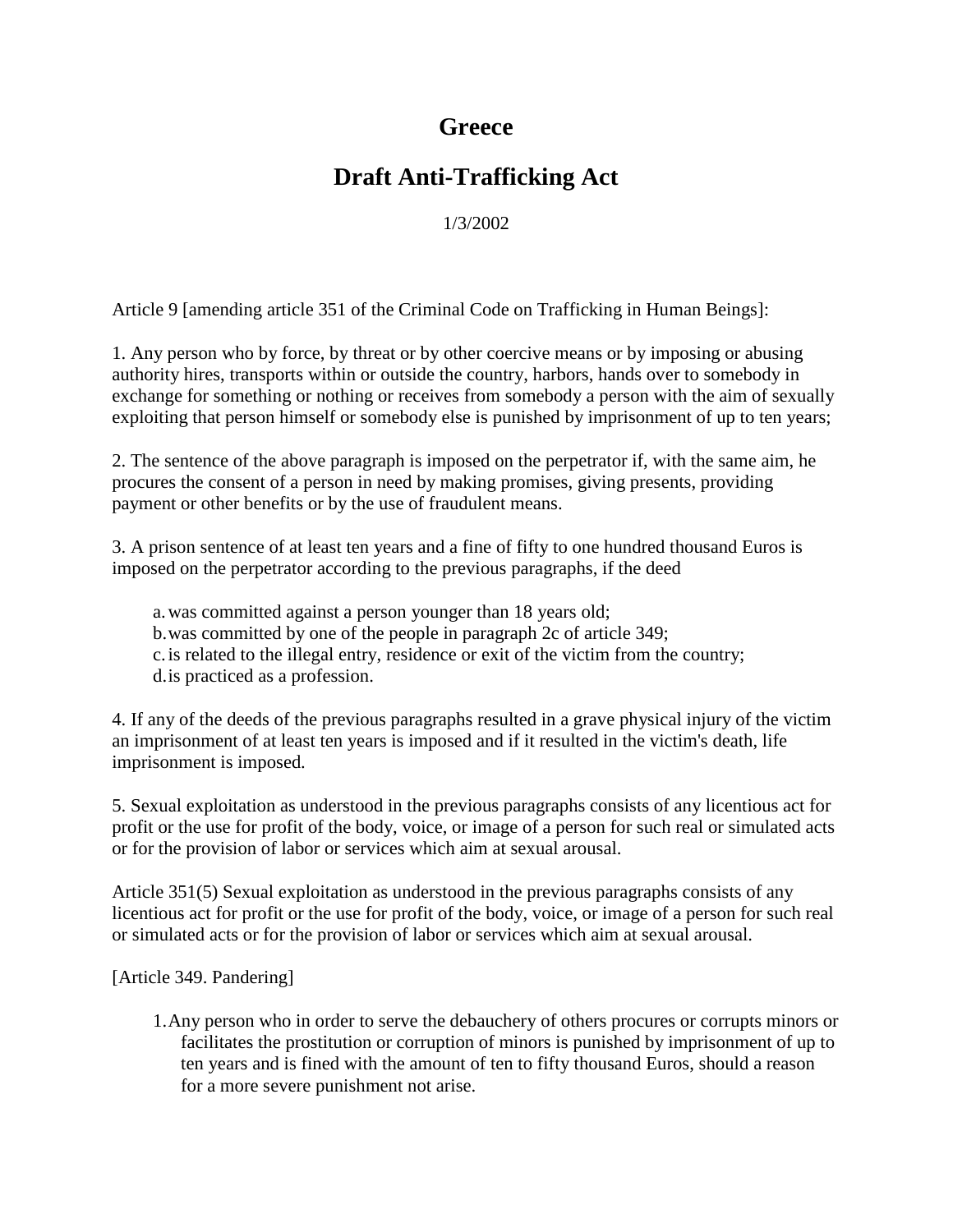2.The sentence is extended to at least ten years of imprisonment and a fine of fifty to one hundred thousand Euros if the offense was committed: a) against a person younger than 16 years old; b) with deceitful means; c) by an ascending relation by blood or affinity or foster parent, spouse, or other person who is raising, educating, or caring for the minor, even temporarily.

## Article 13. Aid to Victims

- 1.If in direct danger, the victims of the crimes described in articles 349, 351, and 351A are provided with protection, especially that is of their life, physical integrity and their personal and sexual freedom. Aid is also provided for their shelter, nutrition, medical care, and psychological support. Care is also taken in order to guarantee legal counsel and a translator should this be required during their relationship with the Greek authorities. Minors are placed into educational and vocational programs. The details for the application of this provision are established by a presidential decree.
- 2.Regarding the victims of the above mentioned acts in paragraph one who are aliens and are in the country illegally and with the qualifications regarding their repatriation in the following article, it is possible to suspend deportation following the order of the magistrate court's district attorney and the approval of the court of appeal's district attorney until a final ruling is reached in the penal prosecution of the perpetrator.
- 3.The details regarding the execution of the deportation decisions according to the previous paragraph are regulated by paragraph 8 of article 44 S, 2910/2001.

## Article 14. Repatriation

1.Aliens who are in the country illegally and who are victims of the crimes of articles 349, 351, and 351A of the penal code are safely repatriated without offending the victim's bodily integrity:

a.by their own will which is put into writing before a public authority;

- b.if the victim does not wish to be repatriated and the reasons for this are considered wellfounded, then the district general secretary can allow for the victim's temporary stay in the country until the reasons for which the repatriation was not possible have been resolved.
- c.if the victim is a minor then a report is filed by the commissioner of minors and the agreement of the minors' district attorney is required for the minor's repatriation.
- 1.The procedure, manner, expenditures and every other detail relating to the repatriation of alien victims according to paragraph 1 are regulated by a presidential decree issued with a motion of the ministers of public administration, justice, and public order.

Article 13(2): Regarding the victims of the above mentioned deeds in paragraph 1 who are aliens and are in the country illegally, and with the qualifications regarding their repatriation of the following article, it is possible to suspend deportation...until a final ruling is reached in the penal prosecution of the perpetrator.